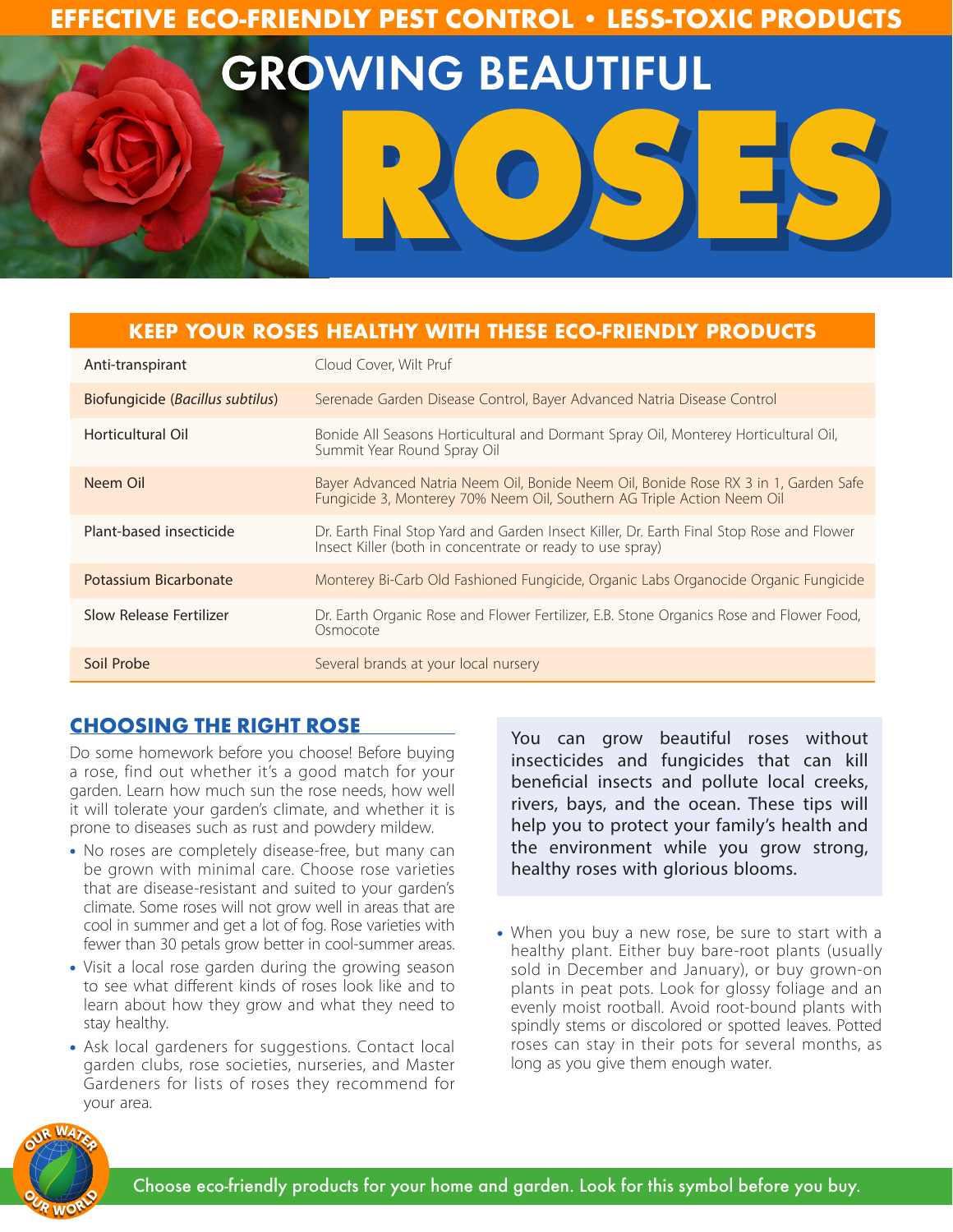# **PLANTING ROSES**

Before you buy, be sure you have a good spot in your garden for your new rose.

- Roses need at least six hours of direct sunlight per day for most of the growing season. Sunlight encourages blooms and discourages disease.
- Give roses room to grow. Good air circulation is very important for preventing disease.
- Consider planting roses in mixed beds (with other flowers and vegetables). Growing different types of plants in your garden attracts beneficial insects and helps roses stay pest and disease-free.
- Roses need good drainage. In the spot you've chosen for planting, dig a hole the size of a gallon jug and fill it with water. If the hole doesn't drain in an hour or less, choose another spot or build a raised bed for your roses.

# **CARING FOR YOUR ROSES**

#### **Water**

It is important to give your roses the right amount of water. Waterlogged soil will kill roses, and drought conditions can stress plants, making them more susceptible to pests and diseases.

- Keep the soil moist. Use your finger or a soil probe to test the soil beneath the surface. Check roses in pots at least twice a week.
- Roses grown in sandy soil will need to be watered more often than roses grown in clay soil.
- Watering with soaker hoses or a drip irrigation system delivers water to the soil without wetting the leaves. This can help prevent fungal diseases such as powdery mildew and black spot. If you water with a sprinkler, water early in the day so the foliage will dry out before evening.
- During drought, extreme heat, windy weather, or when roots have been disturbed by transplanting, roses may wilt. An antitranspirant spray coats leaves with a film that helps the plant retain moisture. Do not spray flowers or buds. Reapply on new growth.

### **Fertilizer**

Roses prefer slightly acidic soil (pH 6.2 to 6.8) that is not high in salt.

- Use slow-release fertilizers such as compost or alfalfa meal, cottonseed meal, blood meal, or bat guano to acidify the soil and release nutrients slowly over a long period. This helps prevent too much new growth, which attracts aphids and diseases. Compost and organic natural fertilizers will also improve your soil.
- Avoid animal manure fertilizers, which are often high in salts.
- Fertilize during the growing season after the soil has warmed up. Plants will not take up fertilizer well when the soil is cold.
- If you use granular fertilizer, water it in with a hose. Drip systems don't provide enough water to dissolve the granules.
- The amount of fertilizer you need will depend on the kind of soil you have. If you have sandy soil that doesn't have a lot of nutrients and organic matter, you may need to fertilize every month during the growing season. (Note that a slow-release fertilizer like Osmocote does not have to be applied every month.) If you have clay soil, you may need to fertilize only once a year.
- Avoid using fertilizer/systemic insecticide combinations. These can cause stunted and deformed leaves, especially when the weather is cool. They may also harm soil-dwelling organisms.

If you are concerned about the quality of your soil, have it tested by a professional lab. The lab will recommend ways to improve your soil so that you don't need to use a lot of fertilizer. Ask your nursery or garden center to recommend a soil-testing lab, or contact your county agricultural extension office. To find your office, go to http://ucanr.edu/County\_Offices/.

### **Mulch**

Mulching with organic materials, like compost and shredded bark or leaves, helps to keep soil moist, control weeds, and improve soil structure. Mulching also keeps roots cool in summer heat. Mulch can prevent the spread of diseases like black spot by keeping fungus spores in the soil from splashing up onto the plant. Spread a two- to four-inch layer of mulch around each plant. Keep the mulch a few inches away from the trunk.

### **Pruning**

Careful pruning helps keep roses healthy and prevents disease and pest problems. Pruning allows you to remove dead, spindly, or diseased parts of the plant, shape plants and promote flowering and new growth, and ensure good air circulation to discourage diseases. Use sharp tools so you won't tear the bark or damage the cane.

- In most parts of California, you will want to prune roses most severely in January. Hybrid Tea roses and Floribundas only produce flowers on new growth so prune to remove last year's wood. Cut these bushes back every winter, leaving about  $\frac{1}{3}$  of the canes' height. Remove all leaves, cut off any dead canes or stems, and prune to shape the plant.
- How far back you cut will depend on the type of rose. Check a rose book or look online for instructions for your kind of rose. Fertilizing when you prune in winter will get your rose off to a strong start for the season.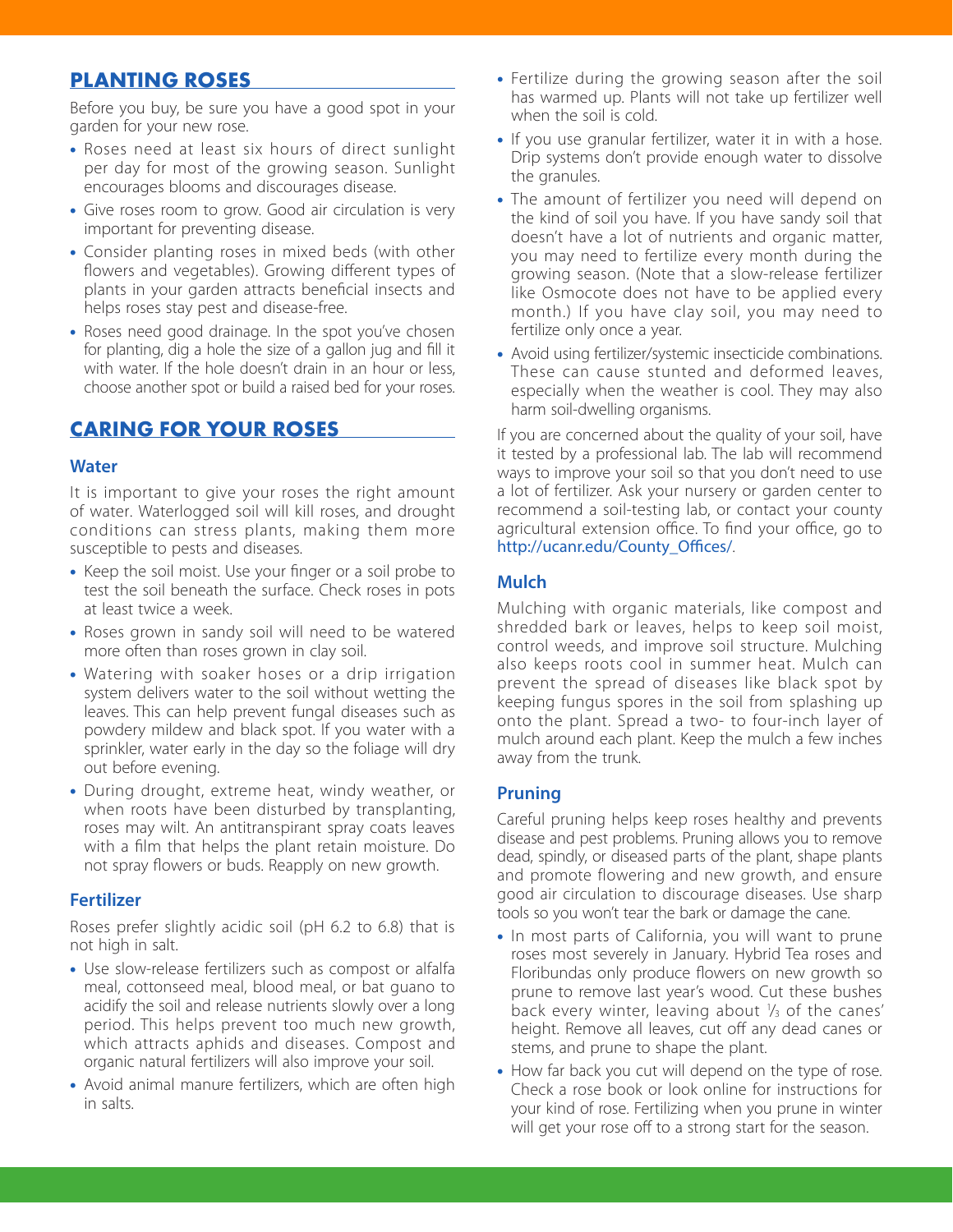- During the growing season, remove any leaves and shoots affected by disease but do not prune too much. Too much pruning will cause too much new growth that can attract aphids and powdery mildew.
- Remove all diseased prunings and rake up any diseased leaves and blossoms as they fall. Do not compost them unless you have hot compost that you turn regularly. Diseases can be transmitted from stems, leaves, and petals on the ground, and from diseased plant material.

# **MANAGING COMMON ROSE PESTS AND DISEASES**

Many common pests and diseases that affect roses can be controlled without resorting to chemical pesticides. Inspect plants regularly to detect any diseases or pests before they become a problem. Become familiar with the pests and diseases that are common in your area. Before you treat plants for insect problems, look for beneficial insects (good bugs) such as ladybugs, lacewings, syrphid flies, and orange-and-black soldier beetles. If you see these natural enemies of rose pests in your garden, don't use an insecticide, because you are likely to kill more beneficial insects than pests. (See *Less-toxic Chemical Controls*.)

#### **Aphids**

Tiny (1/8"), sucking insects that feed on plant sap. Often found in groups on new shoots and flower buds, especially on overfertilized plants. May cause leaves to discolor or turn black as sooty mold grows on the honeydew that aphids deposit. Natural



predators can reduce aphids' numbers. Control: Wipe off by hand or spray off with water, prune off infested growth, or spray with insecticidal soap or horticultural oil. Use slow-release fertilizers to prevent growth spurts, as aphids are attracted to tender young plant growth.

#### **Rose Slugs**

Sawfly larvae feed on rose leaves beginning in midspring. Look for white spots, which become holes in leaves. Larvae are very small and difficult to see, but you may be able to find them in foldedover leaves. Control: Pick off larvae by hand or spray



the plant with a sharp stream of water to dislodge them. If you must use a pesticide, try a plant-based insecticide with garlic extract, and apply it in early morning or at the end of the day so that leaves won't burn in the hot sun.

### **Black Spot**

Fungal disease that shows as circular black spots with fringed edges on leaves and stems. Leaves may yellow and drop. Optimum conditions for infection: 64°F to 75°F and 95 percent relative humidity, so it is more common near the coast. Spores must be



continuously wet for 7 hours for infection to occur. Control: Choose resistant varieties. Strip leaves and/or prune away and destroy infected plant material, increase air circulation, and mulch to prevent spread of spores.

#### **Powdery Mildew**

Fungal disease that causes curled leaves and a white or gray powdery coating on leaves, shoots, and flower buds. Optimum conditions for infection: Night temperatures around 61°F and 95 to 99 percent relative humidity; daytime temperatures up to 81°F



and 40 to 70 percent relative humidity. Grows well on young leaves and buds. Control: Plant disease-resistant rose varieties, wash leaves in early afternoon with a strong spray, avoid heavy fertilization or heavy pruning that causes spurts of new growth.

#### **Rust**

Fungal disease that causes orange or yellow spots on any green portion of the plant, showing first on the undersides of leaves. Leaves may drop. Optimum conditions for infection: 64° to 70°F and continuous moisture for 2 to 4 hours. Less likely in



areas with cold winters and very hot summers. Control: Choose resistant rose varieties, remove and destroy infected and fallen leaves, mulch to prevent spread of spores, remove and destroy infected shoots (look for dark, corky spots). Use soaker hoses or drip irrigation.